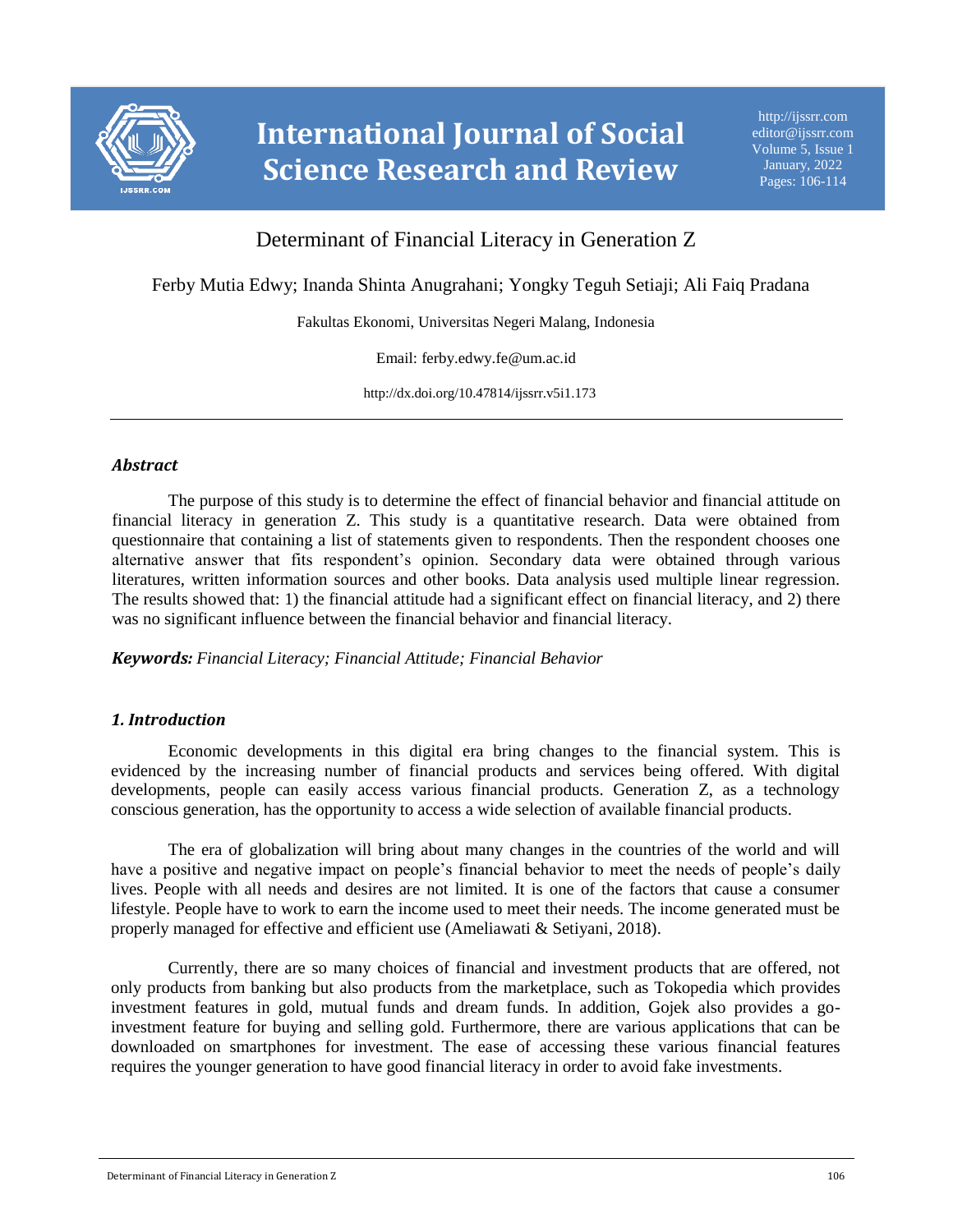

People's behavior in choosing financial products is also an important aspect of general financial literacy. When people try to make informed decisions through shopping around or independent advice, they are more likely to choose the right product for their needs at a lower cost and they are less likely to buy the wrong product, and the chances of experience a sales error are lower (Atkinson & Messy, 2012).

Good financial literacy will make it easier for Generation Z to make decisions related to investments that will be undertaken. However, Generation Z tends to invest without being aware of the benefits and risks involved. Financial literacy is important so that this generation can manage finances better in the future. People need basic financial knowledge and skills to effectively manage their financial resources effectively for well-being (Shalahuddinta & Susanti, 2014).

The lack of financial literacy can cause the younger generation to be trapped in illegal investments. Based on data from a press release from the Financial Services Authority (OJK) in January 2021, there were 14 illegal investments. Therefore, OJK is trying to provide education related to financial literacy and always provide the latest information on illegal investments. In 2019, OJK held a National Survey of Financial Literacy and Inclusion with 12.773 respondents from various age groups, the results showed that the financial literacy index reached 38.03%. The results also show that based on gender the financial literacy index is 39.24% for men and 36.13% for women.

Research conducted by (Krishna et al., 2010) shows that the results of measuring the average score of financial literacy levels in Universitas Pendidikan Indonesia (UPI) was 63%, this indicates that the level of financial literacy of students is still far from optimal. This is because personal finances education in Indonesia has not been included in the lecture curriculum for students from economic and non-economic study programs.

Financial education is still a big problem in Indonesia. Financial education is a long-term course that encourages people to plan their finances for the future in order to achieve prosperity according to the model and lifestyle in which they live. Meanwhile, teaching personal finance in primary schools or universities is still rare in Indonesia (Mukmin et al., 2021).

One of the intelligences that modern people must possess is personal financial assets management intelligence. By applying the right way to manage finances, a person can get the maximum benefit from the money they had (Widyawati, 2012).

But in the reality, many people have financial problems. Some of them are undegraduates. Undergraduates find themselves at a very important stage in their lives when it comes to being independent and taking responsibility for their financial decisions. Based on observation, there are still students who are not wise in making financial decisions. The allocation of undergraduates spending for a month for daily living expenses and pleasure expenses is higher than for savings and basic education needs. In addition, financial behavior is in a negative direction because they are still not able to manage their personal finances properly and effectively. Few undergraduates keep their financial records based on income or expenses (Arofah et al., 2018).

Therefore, the urgency of this study is to determine the financial literacy of Generation Z in the digital era, so that it can provide options for policy forms to give special attention to Generation Z through the synergy of the government and educational institutions. This research is expected to be taken into consideration to open the public's insight about the importance of having good financial literacy for the Generation Z so that it will improve welfare in the future.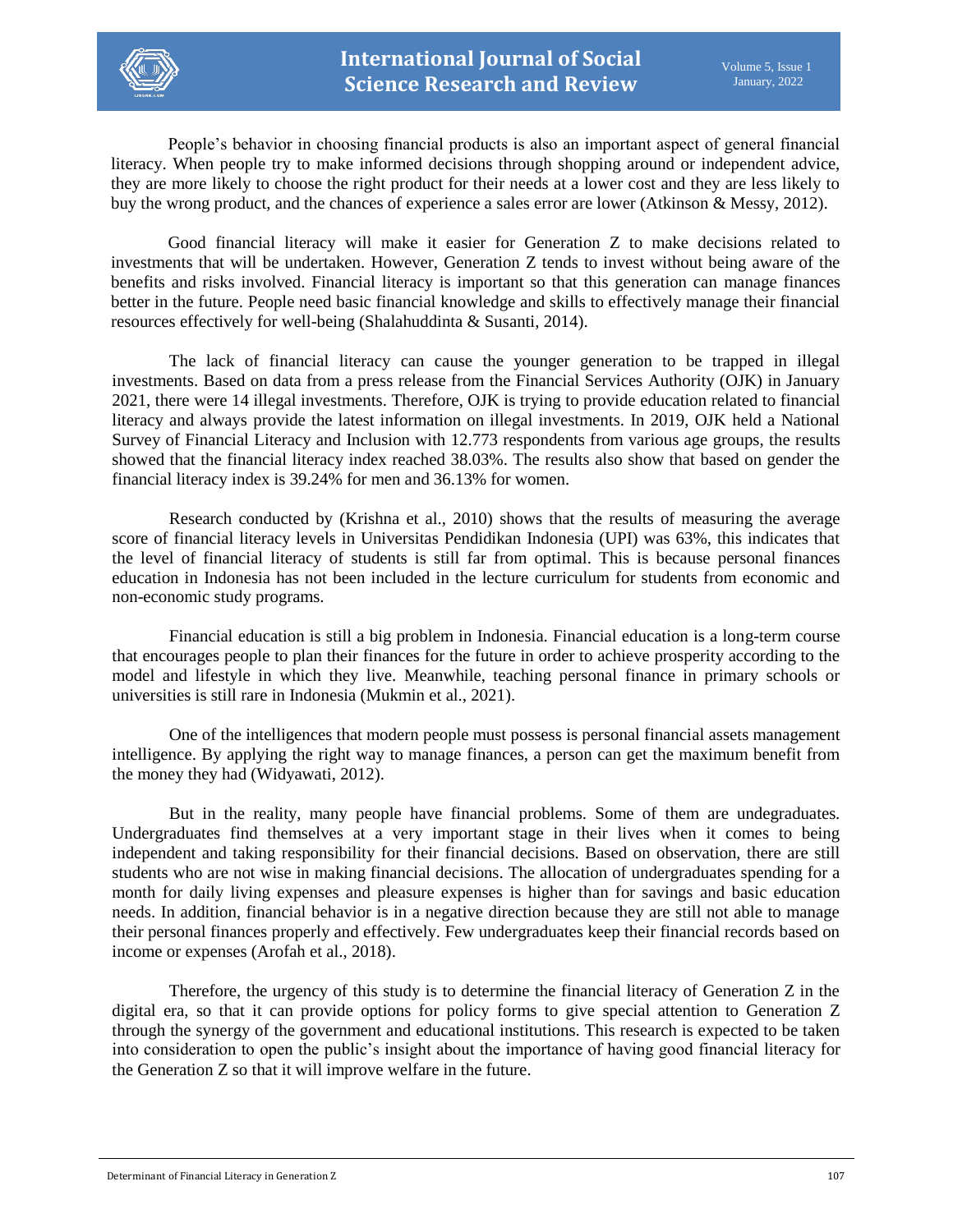

#### *2. Literature Review*

#### **A***.* **Financial Literacy**

Financial literacy is an individual's ability to make decisions regarding personal financial arrangements (Margaretha & Pambudhi, 2015). Financial literacy is essential for everyone to avoid financial problems. Good financial management and good financial literacy are expected to improve the standard of living (Anastasia & Kewal, 2013).

Financial literacy measures how well an individual understands financial concepts and has the ability and confidence to manage their personal finances through making appropriate short-term decisions, long-term financial planning, taking into account life events and changing economic conditions (Remund, 2010). Financial literacy describes the financial management of an individual in achieving prosperity based on the information they have. Financial literacy possessed by individuals is a combination of knowledge and skills related to financial management, as well as behaviors that appear in making financial decisions.

Financial literacy means the ability to understand and consider funding options, prepare for the future, and respond appropriately to situation. Financial literacy also gives individuals successfully participating in economic activity through increasing deposits, rational purchase decisions, proper investment, land management, use of collateral, debt and improved financial well-being (Rahman et al., 2021).

People who have good financial literacy will have strategies to streamline income and are less likely to spend on credit for basic needs such as utilities and groceries. Although it is not always possible to prevent an income shortages, relying on credit for a basic living is risky and unavoidable (Atkinson & Messy, 2012).

#### **B. Financial Attitude**

Financial attitude will help a person to understand what is believed to be related to their relationship with money. The formation of good financial attitude, namely by focusing on the present which means to stop contemplating the past and worrying about the future, in addition to acting positive action which means seeing the benefit of the past so as not to repeat it in the present and in the future (Mukmin et al., 2021).

Financial attitude is an important element of financial literacy. Financial attitude is defined as an individual's psychological characteristics related to the individual's financial problems. Financial attitude such as information disclosure, assessment of the importance of financial management, lack of consumption encouragement, direction and responsibility going forward (Andansari, 2018).

Financial attitude can be seen as an important element of financial literacy. For example, if people are slightly negative about saving for the future, they are less likely to exhibit this behavior. If people prefer to prioritize short-term needs over long-term security, people probably won't create their own contingency savings or set up a long-term financial plan (Atkinson & Messy, 2012).

Financial attitude can be defined as an exclusive similarity to financial matters. The ability to plan ahead and maintain important savings accounts. Financial behavior is an essential determinant of an individual's financial literacy and also affects the level of financial literacy (Rai et al., 2019).

H1: financial attitude has a significant effect on financial literacy.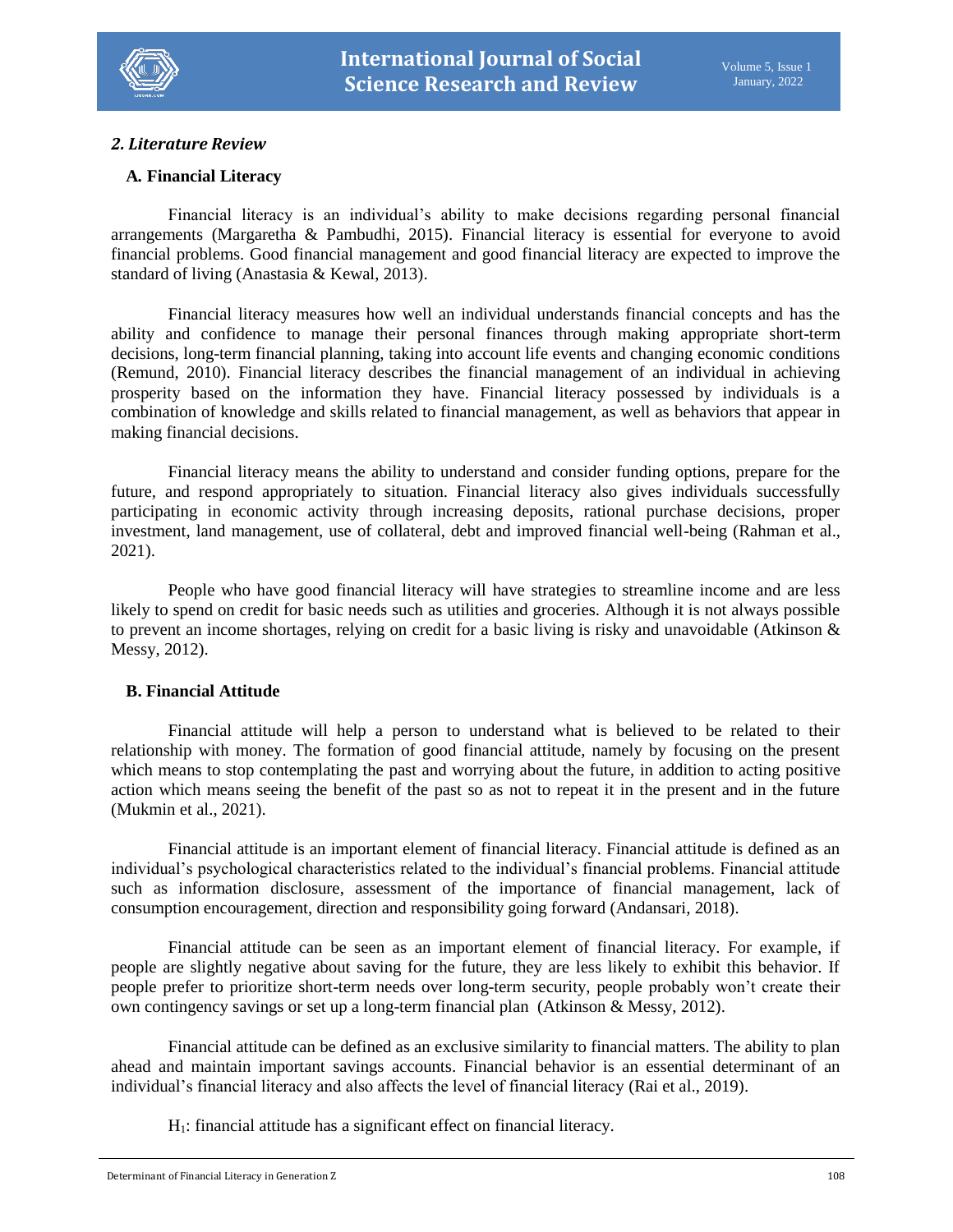

### **C. Financial Behavior**

Financial behavior is involved with how human handle, manage and use the monetary assets that available to them. Someone who has responsibility of their financial behavior will use budget successfully with the aid of using budgeting, saving, controlling expenses, making investment (Santoso & Sari, 2021).

Financial behavior related to individual financial responsibilities related to financial management. A person's financial behavior can be measures by their behavior in managing basic finances, for example in terms of saving, consuming and even investing. Individual financial behavior can also demonstrated by individual participation in buying financial products, such as buying stocks, gold, bonds or foreign exchange (Mukmin et al., 2021).

Financial behavior is an essential component of financial literacy. Financial literacy benefits come from actions such as spending planning and creating financial guarantees. On the other hand, certain behaviors, such as excessive use of credit can reduce financial wellbeing (Atkinson & Messy, 2012).

H2: financial behavior has a significant effect on financial literacy.

#### *3. Research Methods*

#### **A. Research Type**

The type of this study is a quantitative research. The data was obtained by using questionnaire to describe the object as it is and to prove the influence of financial behavior and financial attitude variables on financial literacy generation Z.

In this study, there are three variables consisting of two independent variables and one dependent variable. Two independent variables are financial attitudes and financial behavior while the dependent variable is financial literacy. This variable was measured using eleven statements. The statements are respondent's response to basic knowledge of finance, savings, loans, insurance and investment. The financial attitude variable was measured using ten statements and the financial behavior variable was measured using ten statements. The instruments use a likert scale starting from a scale of 1 to a scale of 5. Where each of these variables is given a list of statements.

#### **B. Population and Sample**

The population in this study were all the generation Z who were born from 1995 to 2010. In determining the sample, random sampling was used. Respondents in this study amounted to 116 people. Respondents were spread from various provinces in Indonesia such as East Java, West Java, Central Java, DKI Jakarta, Riau, Riau Islands, West Sumatra, South Sumatra, East Nusa Tenggara, West Nusa Tenggara and East Kalimantan.

#### **C. Data Source**

The data used in this study are primary data and secondary data. Primary data was obtained by using a questionnaire containing a list of statements given to respondents, where respondents were limited in providing answers to certain alternatives. Then the respondent chooses one alternative answer that fits respondent's opinion. Secondary data were obtained through various literatures, written information sources and other books.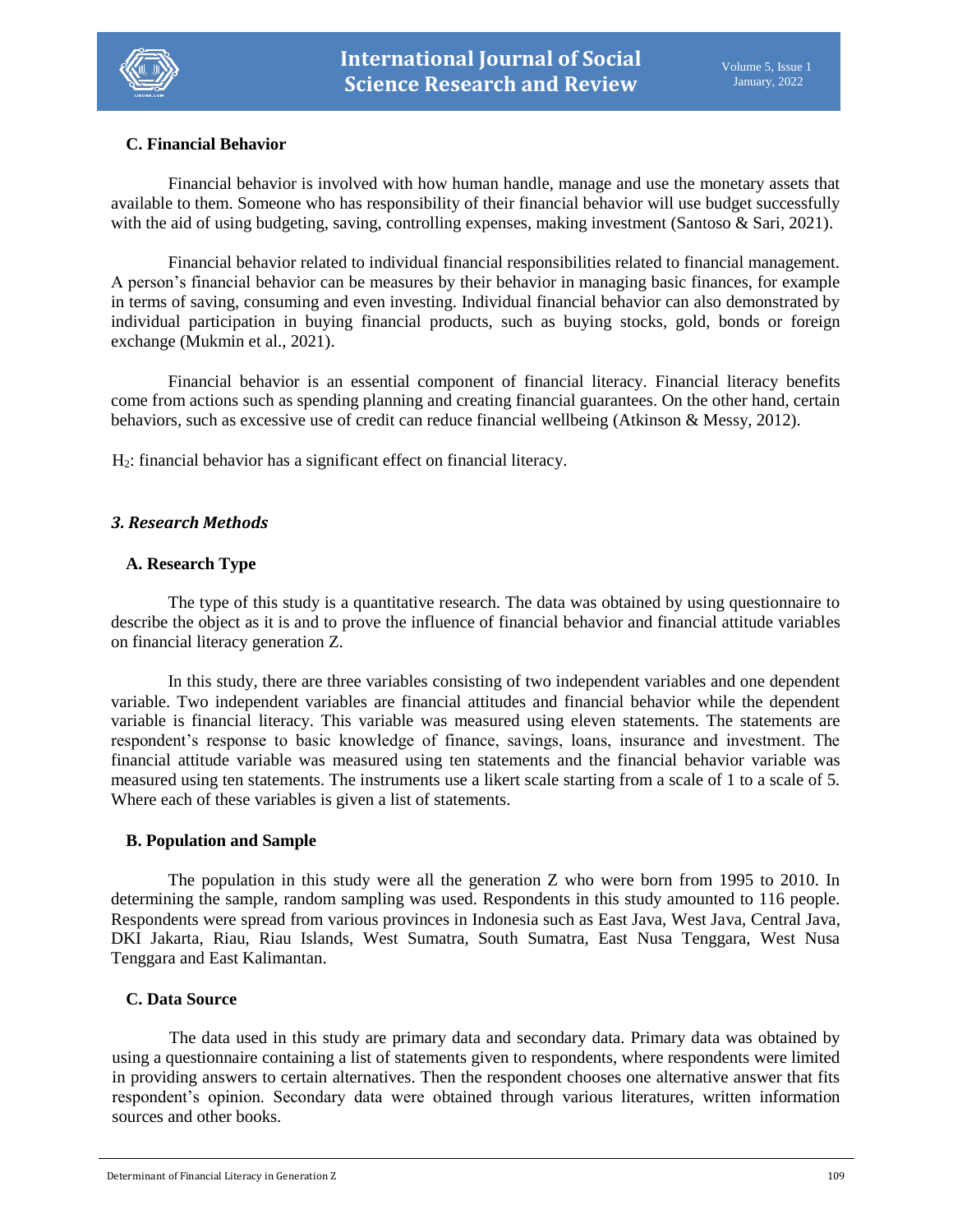

In this study, researchers used online survey data collection techniques. The survey was distributed online to capture participants who could not be met in person due to the Policy for the Enforcement of Community Activity Restrictions (PPKM) during the Covid-19 pandemic. These online surveys are conducted to collect data as they are more effective in saving time and money and attracting a larger audience. In addition, the survey also ensures the confidentiality of the identity of each participant. Therefore, these participants are expected to be able to give the real answer.

#### **E. Data Analyze**

Research requires the analysis and interpretation of data to answer the questions of the researcher's questions to identify specific social phenomena. Data analysis is the process of simplifying data into a form that is easy to read and interpret. Data processing technique that will be carried out is descriptive statistical analysis which is then continued with validity test, reliability test and multiple linear regression test in order.

Descriptive statistics are used to obtain an overview of the characteristics of the respondents in this study such as gender, age, domicile and occupation. In addition, this technique is also to determine the value of the mean and standard deviation.

The validity tests of the indicator tool to determine the validity of the measuring instruments. In this research, the validity test uses the Pearson Correlation. The calculated r value obtained in this study was compared with the r table value to test the validity of the data. If the value of r count > r table, then the question items used in this study are valid.

The reliability test was carried out by calculating Cronbac'h Alpha with the help of Statistical Package for Social Science (SPSS) software program. If the Cronbac'h Alpha arithmetic value is greater than 0.60 then the instrument in this study is reliable.

The method chosen to analyze the data in this study was carried out using multiple regression models. Multiple regression models are generally used to see whether there is an influence given by several independent variables (financial attitudes and financial behavior) on the dependent variable (financial literacy). This technique is used to analiyze how much the dependent variable can be predicted by the independent variable.

Statistical test can be carried out two stages, namely the R Square Coefficient of Determination Test (Adjusted  $\mathbb{R}^2$ ) and the t-Statistics Test. The coefficient of determination test was conducted to find out how much the independent variables can influence the dependent variable in the model to be studied.

The t-test basically showed how far the influence of one independent variable individually in explaining the variation of the dependent variable (Ghozali, 2013). The t-test was performed at 5% significance ( $\alpha$  = 0.05).

#### *4. Result and Discussion*

#### **A. Respondents Distribution Data**

Based on the results of the study, the age distribution of the research respondents is shown in the following figure: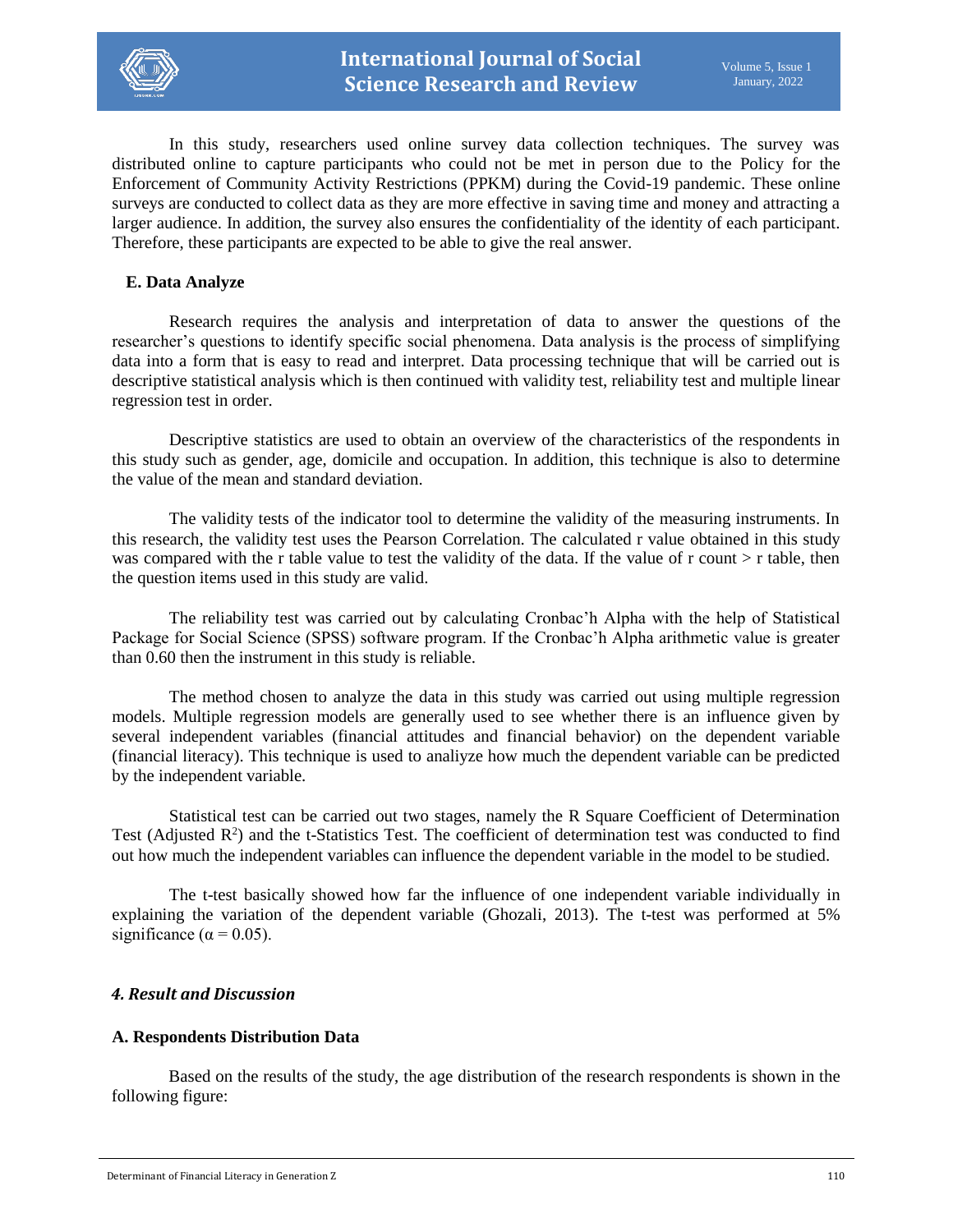



Picture 1. Age Distribution

Based on the picture above, it showed that most of the repondents are aged 19 to 22 years. While the smallest age distribution is 15 to 18 years. It is expected that financial literacy increases with age, as people become more knowledgeable, and their attitude and behavior change accordingly.

Based on the research results, it can be seen that there are more female respondents than male respondents. Female respondents by 78% while male respondents by 22%. The summary to describe the research findings can be seen in the following figure:



Picture 2. Gender Distribution

# **B. Hypothesis Test Results**

This t-statistical test was conducted to determine the significance and influence of the independent variable on the dependent variable and to see whether the coefficient of the independent variable was significantly related to the dependent variable (Baskoro et al., 2019). The t table values in this study with a significance level of 5% are as follows:

t-table = n-k-1 ;  $\alpha/2$ t-table =  $116-2-1$ :  $0.05/2$ t-table =  $113$ ; 0.025 t-table =  $1.98118$ 

| I avit 1. Dala Aliatyze Results |                                    |            |                                  |       |      |       |
|---------------------------------|------------------------------------|------------|----------------------------------|-------|------|-------|
| Model                           | <b>Unstandardized Coefficients</b> |            | <b>Standardized Coefficients</b> |       |      | $R^2$ |
|                                 | В                                  | Std. Error | Beta $(\beta)$                   |       | Sig. |       |
| (Constant)                      | 7.998                              | 4.645      |                                  | 722   | .088 |       |
| <b>Finansial Behavior</b>       | .164                               | .097       | .144                             | 1.686 | .094 | 324   |
| <b>Financial Attitude</b>       | .545                               | 094        | .494                             | 5.799 | 000  |       |

Table 1. Data Analyze Results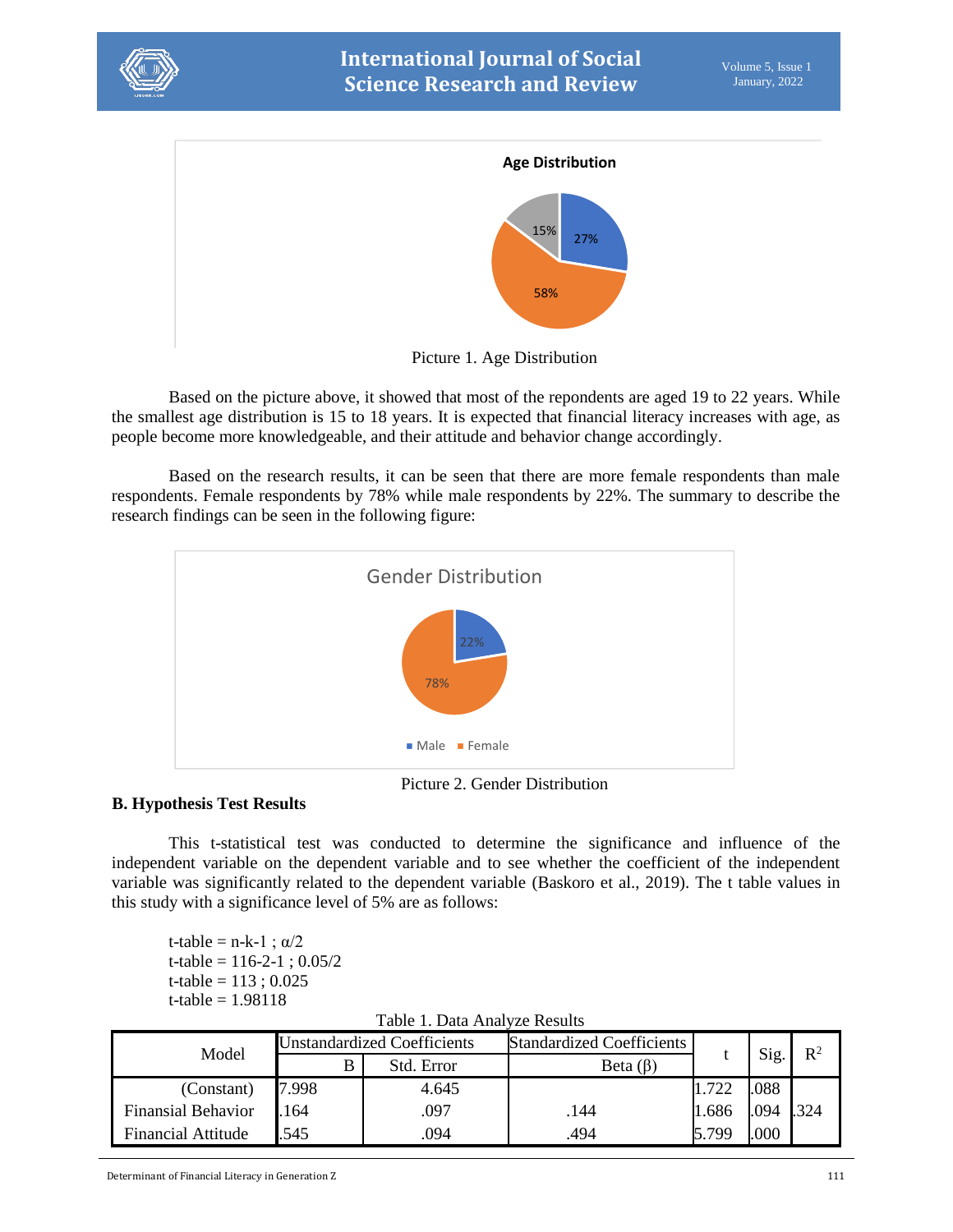

The multiple linear regression equation in this study is as follows:

 $Y = \alpha + \beta 1X1 + \beta 2X2 + \Box$ Where:  $Y = Financial Literary$  $\alpha$  = Constants  $\beta$ 1 = Financial Atttitude Coefficient  $X1 =$  Financial Atttitude β2 = Financial Behavior Coefficient  $X2 =$  Financial Behavior  $\Box$  = Error

Financial attitude has a value of 0.494, which means that every 1 point increase in the total score of financial attitude is followed by an increase of 0.494 in financial literacy. A positive value indicates the higher a person's financial attitude, the better in financial literacy. Financial behavior has a value of 0.144, which means that every 1 point increase in the total score of financial behavior is followed by an increase of 0.144 in financial literacy. A positive value indicates the higher a person's financial behavior, the better in financial literacy.

Financial attitude and financial behavior can simultaneously predict financial literacy, with a significance value of  $R^2 = 0.324$ , which means that 32.4% of financial literacy can be explained by financial attitude and financial behavior variables, but 67.6% of financial literacy is explained by other factors outside of this study.

The regression test results can show the variables that have the most influence on financial literacy. To find out, it can be seen from the larger value of Beta (β). The table above shows that financial attitude has a greater value. This showed that financial attitude has a greater influence than financial behavior on financial literacy.

The t-statistical test aims to partially test the effect of the independent variables on the dependent variable by comparing t-count with t-table and seeing the significant value. Where t-count > t-table, then the gypothesis is accepted. Based on the results of research on the t-test, it shows that the t value for the financial attitude variable is 5.799, the value is greater than the t-table (1.98118). Judging from its significance, the financial attitude variable (sig. 0.000) has a significance value of  $\lt \infty$ 5%, so it has a significant effect on financial literacy.

This means that the better the financial attitude of a person, the increase in financial literacy will be achieved. This is in accordance with research conducted by (Ameliawati & Setiyani, 2018) that financial attitude has significant influence on financial literacy. Someone with an excellent financial attitude can have correct financial literacy as well. Meanwhile, the ones who have a negative financial attitude can have an effect on low financial literacy.

This is supported by research by (Andansari, 2018) which found that financial attitude had a significant positive effect on financial literacy. Financial attitude is an important element in financial literacy. Financial attitude is defined as a person's psychological characteristics related to personal financial problems. financial attitudes such as being open to information, assessing the importance of managing finances, not being impulsive in consumption, future orientation, and responsibility. College student in managing their finances are also influenced by the social environment around them. As a college student, should be able to apply financial attitudes and be able to choose a good social environment in terms of managing finances.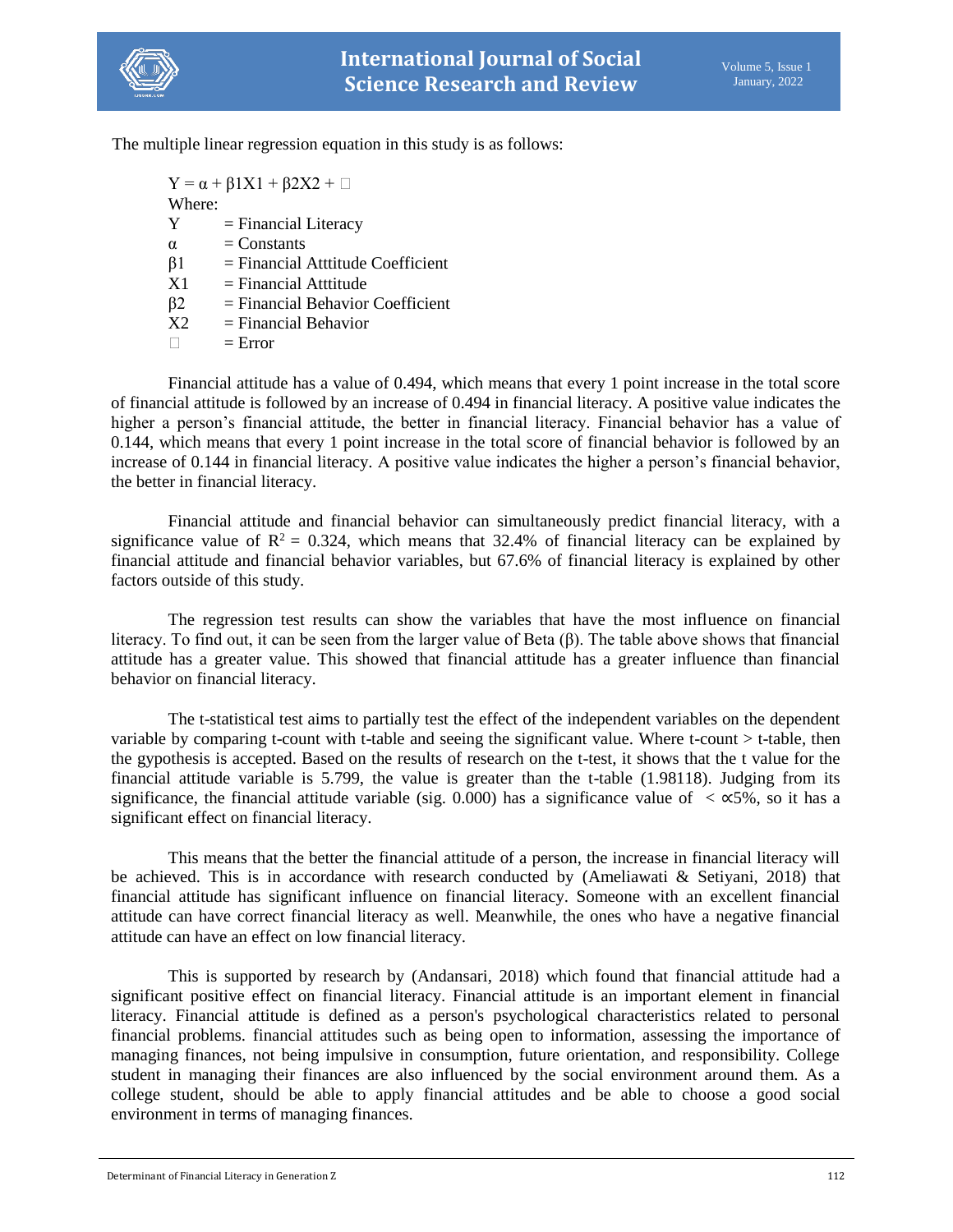

Based on the table above, it is obtained that the t value for the financial behavior variable is 1.686, the value is smaller than the t-table (1.98118). Judging from its significance, the financial attitude variable (sig. 0.094) has a significance value of  $\geq \infty$ 5%, so there is no influence of financial behavior on financial literacy.

This can happen if generation Z follows a trend or something that goes viral without being followed by good financial literacy. Easy access to information on the internet, requires generation Z to sort out whether it is in accordance with their capacity, especially in terms of financial decisions.

In addition, consumtive behavior can also be one reason. A person can have good financial literacy but at the same time have great consumptive and impulsive buying behavior as well. Based on the characteristics of the respondents, it is known that the majority of respondents aged 19 to 22 years are at an age that is prone to consumptive behavior. (Romadloniyah  $\&$  Setiaji, 2020) explained that adolescents are one of the social groups that are vulnerable to changes in consumption patterns. The consumptive culture that exists in adolescents certainly cannot be separated from human nature as hedonistic creatures where adolescents have a sense of dissatisfaction with everything they have. Consumptive behavior in adolescents develops into a separate lifestyle. This is influences by the increasing needs of teenagers and the emergence of community prestige and also towards other adolescents. For most adolescents, adopting a consumptive lifestyle like this is the most appropriate way to be able to enter into the life of the desired social group.

Another behavioral financial literature, which claims that individuals are not always rational. People who act irrationally are more likely to follow what others are doing and more likely to avoid losses than to make profit. They believe in their abilities even at good times, blame the external factors of failure and explain mistakes through heuristics and behavioral bias (Gerth et al., 2021).

#### *Conclusion*

From the results of the analysis above, it can be concluded that there is no significant influence between the financial behavior variable and the financial literacy variable, which if the financial behavior variable increases it does not affect the level of the financial literacy variable, in contrast to the financial attitude variable which has a significant influence on the behavior variable. Which if the level of the financial attitude variable is high, the financial literacy variable also increases.

# *Suggestion*

Suggestions that can be given based on the results of the research are:

- a) Generation Z to further improve financial literacy in order to manage finances well. Generation Z is also expected to develop positive financial attitude and financial behavior such as recording expenses, saving or investing regularly and providing emergency funds.
- b) It is also recommended for further researchers to use other variables that not examined in this study and to expand the sample.

#### *References*

- Ameliawati, M., & Setiyani, R. (2018). The Influence of Financial Attitude, Financial Socialization, and Financial Experience to Financial Management Behavior with Financial Literacy as the Mediation Variable. *KnE Social Sciences*. https://doi.org/10.18502/kss.v3i10.3174
- Anastasia, S. M., & Kewal, S. S. (2013). Tingkat Literasi Keuangan Di Kalangan Mahasiswa Stie Musi (Financial Literacy Level among Students Stie Musi). *Jurnal Economia*.